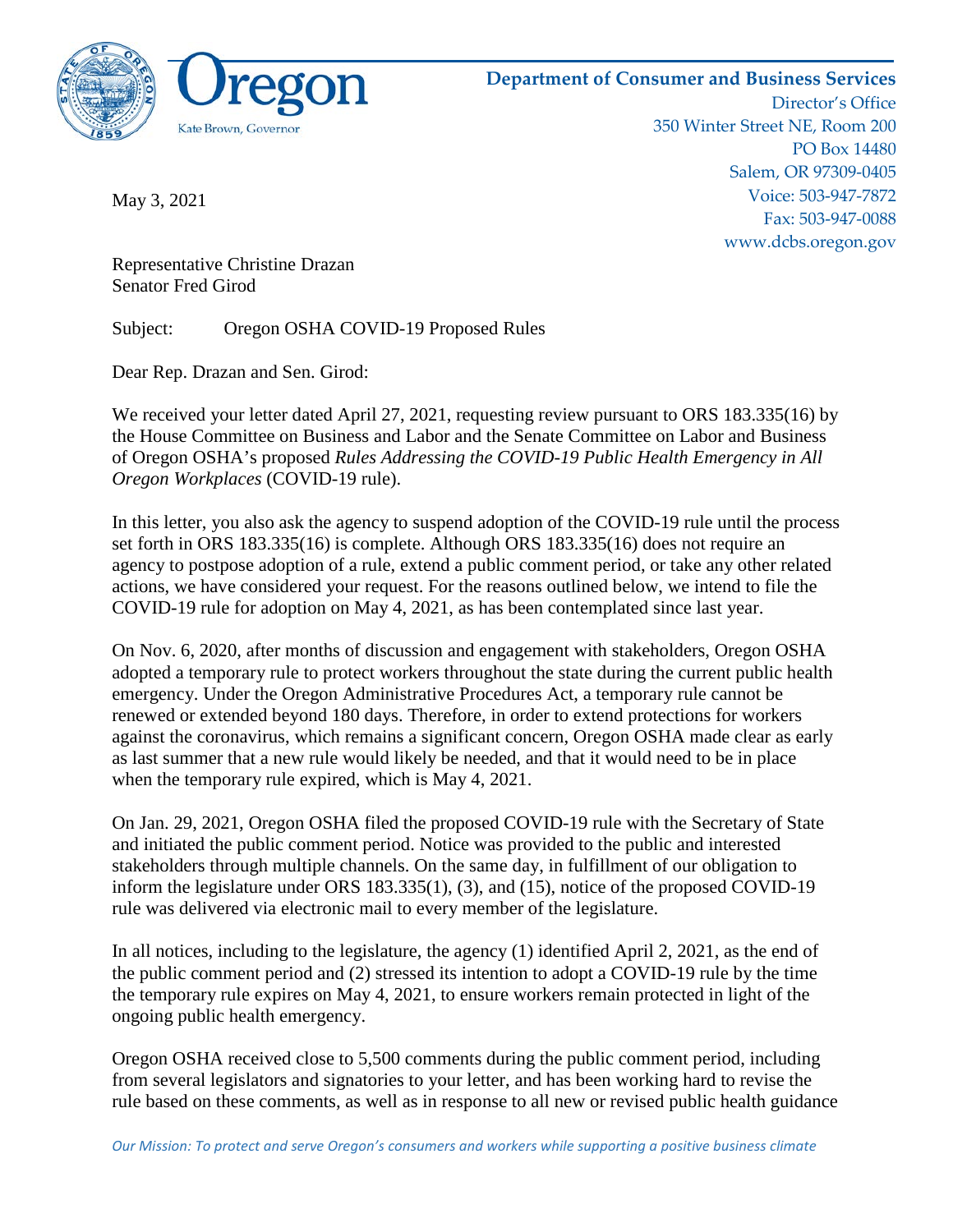Page | **2** Oregon OSHA COVID-19 Proposed Rules May 3, 2021

or rules. For example, one of the most significant comments received concerns the length of time the COVID-19 rule will remain in place and the confusion caused by the technical necessity it be called a "permanent rule," even though it will not be left in place permanently.

As we have maintained from the start, the purpose of the COVID-19 rule is to address the COVID-19 pandemic in Oregon workplaces and it will be repealed when it is no longer necessary to address that pandemic, a commitment we have repeated without hesitation or change since last year.

In furtherance of this commitment, the COVID-19 rule will include bi-monthly stakeholder discussions to review the circumstances requiring the rule, which will afford multiple opportunities to discuss repealing all or part of the rule as circumstances continue to evolve. We welcome your and your colleagues' participation in these discussions.

Against this background, and especially in light of the coronavirus surge the state is experiencing, we believe the public health emergency demands that workplace protections continue uninterrupted. Therefore, we are unable to suspend the long-anticipated adoption of the rule on May 4, 2021, for an unknown period of time while the process set forth in ORS 183.335(16) unfolds.

Finally, returning to ORS 183.335(16), as recognized in your letter, committee review under that section appears to be limited to whether a proposed rule complies with the legislation from which the proposed rule results, in other words, whether an agency has the legislative authority to adopt a rule it is proposing. Oregon OSHA's legislative authority to adopt workplace safety rules is quite broad and the proposed COVID-19 rule falls squarely within this authority. For your benefit, we have attached a discussion of the agency's rulemaking authority as applied to the COVID-19 rule.

Please feel free to contact us with any additional questions or concerns, or if you or any of your colleagues want to participate in the regular meetings to advise us about when to repeal parts or all of the rule.

Sincerely,

Andrew R. Stolfi Director, DCBS

Cc: Rep. Daniel Bonham Rep. Shelly Boshart Davis Rep. Bill Post Rep. Vikki Breese Iverson Sen. Bill Hansell

L

Michael Wood, Administrator Oregon OSHA, DCBS

Sen. Bill Kennemer Speaker Tina Kotek President Peter Courtney Rep. Paul Holvey Sen. Chuck Riley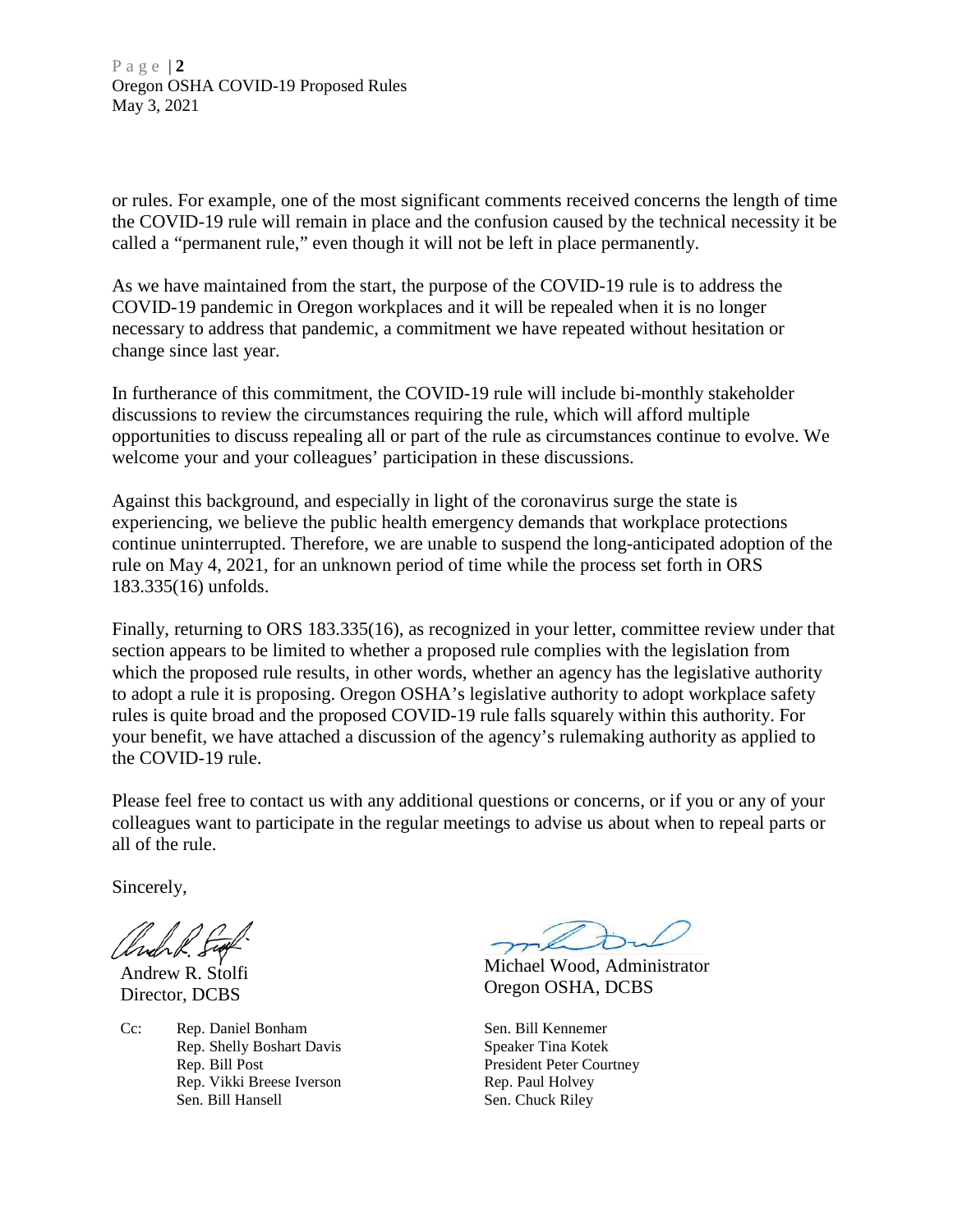Page | **3** Oregon OSHA COVID-19 Proposed Rules May 3, 2021

## **Appendix 1. Oregon OSHA's rulemaking authority**

The COVID-19 workplace rulemaking falls well within Oregon OSHA's statutory authority, and Oregon OSHA has fulfilled all its related obligations under the Oregon Safe Employment Act and the Administrative Procedures Act.

Throughout the public comment period, several individuals have raised objections to Oregon OSHA's authority to adopt these rules. In considering the issue, it is important to realize that this rulemaking, although it addresses the pandemic, applies Oregon OSHA's existing statutory authority. Oregon OSHA claims no exceptional authority as a result of the Governor's emergency declarations or other Executive Orders.

## *Summary of Oregon OSHA's Statutory Authority and Obligations under the OSEA*

The purpose of the Oregon Safe Employment Act (OSEA) and of all rules adopted under that law is found in ORS 654.003, which describes the law's general purpose as:

*…to assure as far as possible safe and healthful working conditions for every working person in Oregon, to preserve our human resources and to reduce the substantial burden, in terms of lost production, wage loss, medical expenses, disability compensation payments and human suffering, that is created by occupational injury and disease.* 

In discussing that purpose, ORS 654.003(3) states that one of the Legislative Assembly's intents is to "[a]uthorize the Director of the Department of Consumer and Business Services and the designees of the director to set reasonable, mandatory, occupational safety and health standards for all employments and places of employment."[1](#page-2-0)

This general statement about rulemaking is further amplified by ORS 654.035(1), which indicates that the director may:

*(a) Declare and prescribe what devices, safeguards or other means of protection and what methods, processes or work practices are well adapted to render every employment and place of employment safe and healthful.* 

*(b) Fix reasonable standards and prescribe and enforce reasonable orders for the adoption, installation, use and maintenance of devices, safeguards and other means of protection, and of methods, processes and work practices …as may be necessary to carry out all laws relative to the protection of the life, safety and health of employees.*

*(c) Fix and order reasonable standards for the construction, repair and maintenance of places of employment and equipment that will render them safe and healthful.*

*(d) Fix standards for routine, periodic or area inspections of places of employment…..*

 $\overline{a}$ 

<span id="page-2-0"></span>*<sup>1</sup>The Director has, in turn, used the authority of ORS 654.025(2) and (5) to delegate the authority to implement and enforce the Oregon Safe Employment Act (OSEA) to the Administrator of the Occupational Safety and Health Division (Oregon OSHA) and has specifically delegated the rulemaking authority under the OSEA to the Oregon OSHA Administrator.*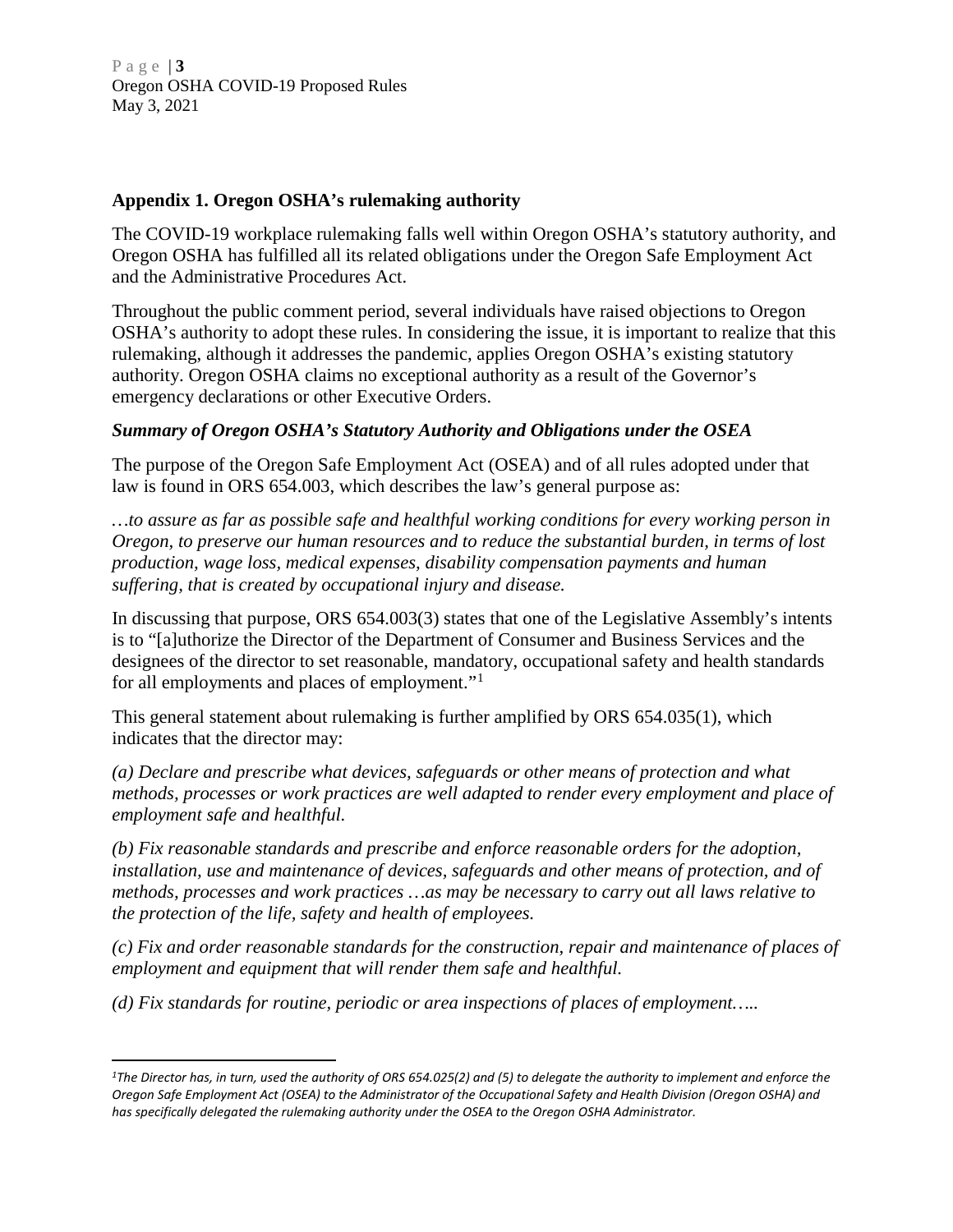Page | **4** Oregon OSHA COVID-19 Proposed Rules May 3, 2021

## *(e) Require the performance of any other act that the protection of the life, safety and health of employees in employments and places of employment may demand.*

The current rule explicitly addresses "safe and healthful working conditions for every working person in Oregon,"[2](#page-3-0) and it represents Oregon OSHA's determination of appropriate "safeguards or other means of protection...well adapted to render...safe and healthful"<sup>[3](#page-3-1)</sup> the affected workplaces. The rule provides direction concerning "safeguards and other means of protection, and of methods, processes and work practices"<sup>[4](#page-3-2)</sup> that Oregon OSHA has determined to be necessary to the protection of worker life and health. The rule also requires the performance of several acts Oregon OSHA has deemed to be demanded by "the protection of the life, safety and health of employees in the workplace."<sup>[5](#page-3-3)</sup>

As primary protective measures, the rule emphasizes the use of physical distancing and "source control" (in the form of facial coverings), which are both "methods" of protection and "work practices." The required risk assessment, infection control plan, and infection control training are similarly "methods, processes and work practices" as are the sanitation, exposure reporting, medical removal, and ventilation enhancement provisions of the rule. Even to the degree one might argue that one or more of the required items are not in fact methods, processes or work practices, they clearly qualify as "other means of protection" of the sort referenced twice in the rulemaking authority quoted above.

Some commenters have suggested that Oregon OSHA's authority is limited to physical hazards of the sort that can cause traumatic injuries. But the rulemaking authority quoted above expressly includes the protection of the "health" of employees as well as their safety. And both Oregon OSHA and its federal counterpart have a number of regulations addressing such health risks, including those involving exposure to workplace chemicals and to the long-term effects of workplace noise. Others have suggested that the scope of Oregon OSHA's rulemaking authority does not include infectious diseases. Again, the statute includes no such limitation on the protection of worker "health," and both Oregon OSHA and its federal counterpart already have a number of rules addressing disease-causing agents.

For example, the Hazardous Waste Operations and Emergency Response Standard<sup>[6](#page-3-4)</sup> defines "hazardous substance" expressly to include biological and other disease-causing agents.[7](#page-3-5) Similarly, the Access to Employee Exposure and Medical Records standard $8$  includes a

 $\overline{a}$ 

<span id="page-3-0"></span>*<sup>2</sup>ORS 654.003* 

<span id="page-3-1"></span>*<sup>3</sup>ORS 654.035(1)(a)*

<span id="page-3-2"></span>*<sup>4</sup>ORS 654.035(1)(b)*

<span id="page-3-3"></span>*<sup>5</sup>ORS 654.035(1)(e)*

<span id="page-3-4"></span>*<sup>629</sup> CFR 1910.120. As is the case with a number of workplace safety and health rules, Oregon OSHA has adopted the federal rule by reference; such rules are identified using the federal regulatory numbering scheme.*

<span id="page-3-6"></span><span id="page-3-5"></span>*<sup>729</sup> CFR 1910.120(3) defines "hazardous substance" as including, among other things, "any biological agent and other diseasecausing agent which after release into the environment and upon exposure, ingestion, inhalation, or assimilation into any person, either directly from the environment or indirectly by ingestion through food chains, will or may reasonably be anticipated to cause death, disease, behavioral abnormalities, cancer, genetic mutation, physiological malfunctions (including malfunctions in reproduction) or physical deformations in such persons or their offspring." [emphasis added] 8 29 CFR 1910.1010. Again, Oregon OSHA has adopted the federal rule by reference.*